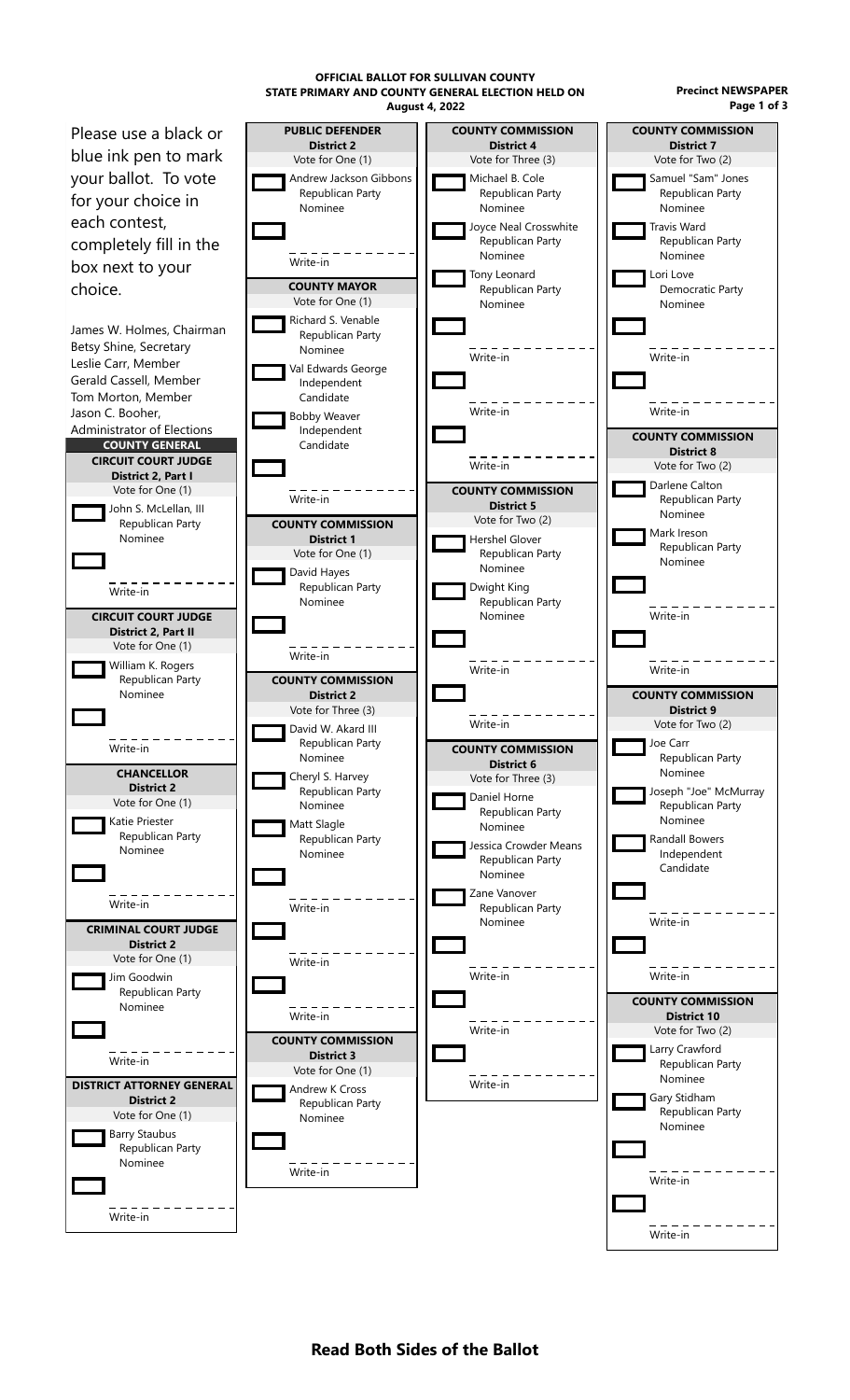**August 4, 2022 OFFICIAL BALLOT FOR SULLIVAN COUNTY STATE PRIMARY AND COUNTY GENERAL ELECTION HELD ON Precinct NEWSPAPER**

**Page 2 of 3**